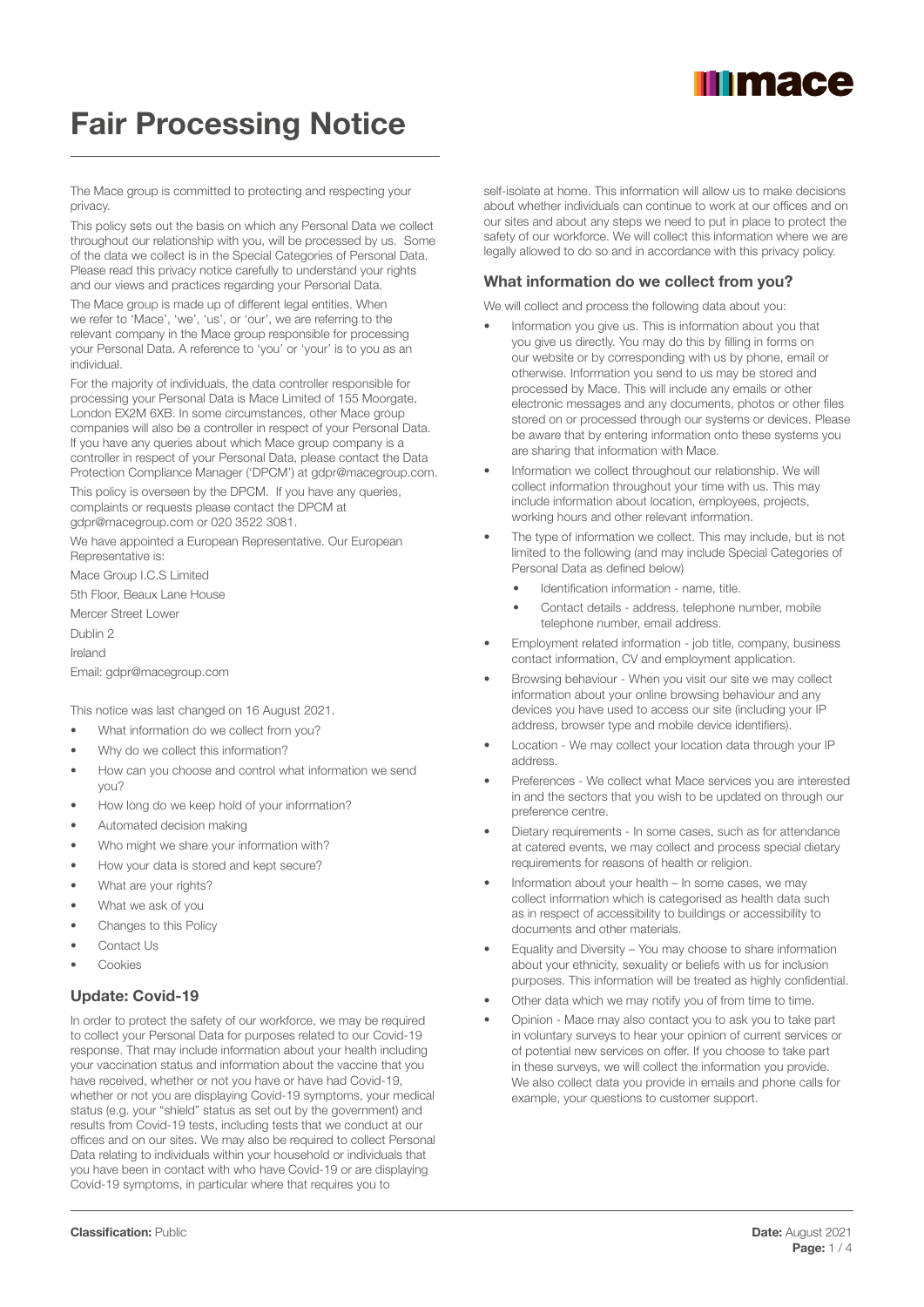

# Why do we collect this information?

We use this information in the following ways: Information you give to us and that we collect. We process your Personal Data for the following reasons:

#### Based on our legitimate interest to:

- inform you of our services through email, mail, telephone, or SMS text message;
- send you information on promotional content (you can amend your marketing preferences in our preference centre);
- remember you when you visit our website and see how you journey through it by using cookies;
- remember you when you use our forms to download content or sign up for a newsletter;
- supply, improve and support the services we provide;
- keep our site and systems safe and secure;
- ensuring and protecting the health and safety of our workforce;
- managing our response to the Covid-19 pandemic;
- understand our customer base and purchasing trends;
- defend against or exercise legal claims and investigate complaints;
- ensure that our recruitment practices are fair and inclusive and that we are recruiting a diverse workforce; and
- understand the effectiveness of our marketing.

#### Based on performance of our contract with you, or in order to take steps at your request to enter into a contract with you, for example:

- When applying for a vacancy advertised on our website; or
- In performing our obligations under our contract to which you are a party.

#### Pursuant to our legal obligations:

- the provision of products and services;
- data protection;
- health and safety;
- anti-money laundering;
- fraud investigations:
- assisting law enforcement; and

any other legal obligations placed on us from time to time. We may also process data on the basis of your consent or explicit consent.

• Where we rely on your consent for processing this will be brought to your attention when the information is collected from you.

We may inform you of additional purposes for processing your information when that information is collected from you.

Information we receive from other sources. See the 'Who might we share your information with?' section below for details of how we use information in conjunction with third parties.

We may inform you of additional purposes for processing your information when that information is collected from you.

# How can you choose and control what information we send you?

You can choose whether you wish to receive promotional emails, SMS messages and telephone calls from Mace by visiting the preference centre. <http://content.macegroup.com/preferences>

We encourage you to keep your personal settings and Personal Data accurate and up to date.

## How long do we keep hold of your information?

We only store your information for as long as is required for the purpose it was collected. Should you wish to have more information about how long we retain your data, please contact our DPCM at: gdpr@macegroup.com or 020 3522 3081.

Information stored generally on IT systems, such as email history, will be deleted regularly in line with our policies.

## Automated decision making

Automated decision-making takes place when an electronic system uses personal information to make a decision without human intervention. We are allowed to use automated decision-making in the following circumstances:

- 1. Where we have notified you of the decision and given you 21 days to request a reconsideration.
- 2. Where it is necessary to perform the contract with you and appropriate measures are in place to safeguard your rights.
- 3. In limited circumstances, with your explicit written consent and where appropriate measures are in place to safeguard your rights.

If we make an automated decision on the basis of any particularly sensitive personal information, we must have either your explicit written consent or it must be justified in the public interest, and we must also put in place appropriate measures to safeguard your rights.

## Who might we share your information with?

Where information is shared with third parties we will only share the information required for the purpose it is being shared.

For the purposes set out in the 'Why do we collect this information?' section above, we have the right to share your personal information with:

- We use a third party provider, Hootsuite to manage our social media interactions. If you send us a private or direct message via social media the message will be stored by Hootsuite. It will not be shared with any other organisations.
- Our clients.
- Our suppliers and sub-contractors and the suppliers and subcontractors of our clients where required including our Covid-19 testing providers.
- Other companies in the Mace Group.

Additionally, we will disclose your personal information to the relevant third party:

- In the event that we sell or buy any business or assets, in which case we will disclose your Personal Data to the prospective seller or buyer of such business or assets.
- To third parties when it is necessary for the establishment. exercise or defence of legal claims.
- If we are acquired by a third party, in which case Personal Data held by it about its customers will be one of the transferred assets.
- If we choose to exercise a legal power to do so.
- If we are under a duty to disclose or share your Personal Data in order to comply with any legal obligation, or in order to enforce or apply contractual terms or other agreements; or to protect the rights, property, or safety of ourselves our customers, our regulator, or others. This includes exchanging information with other companies and organisations for the purposes of fraud protection and prevention of money laundering and credit risk reduction.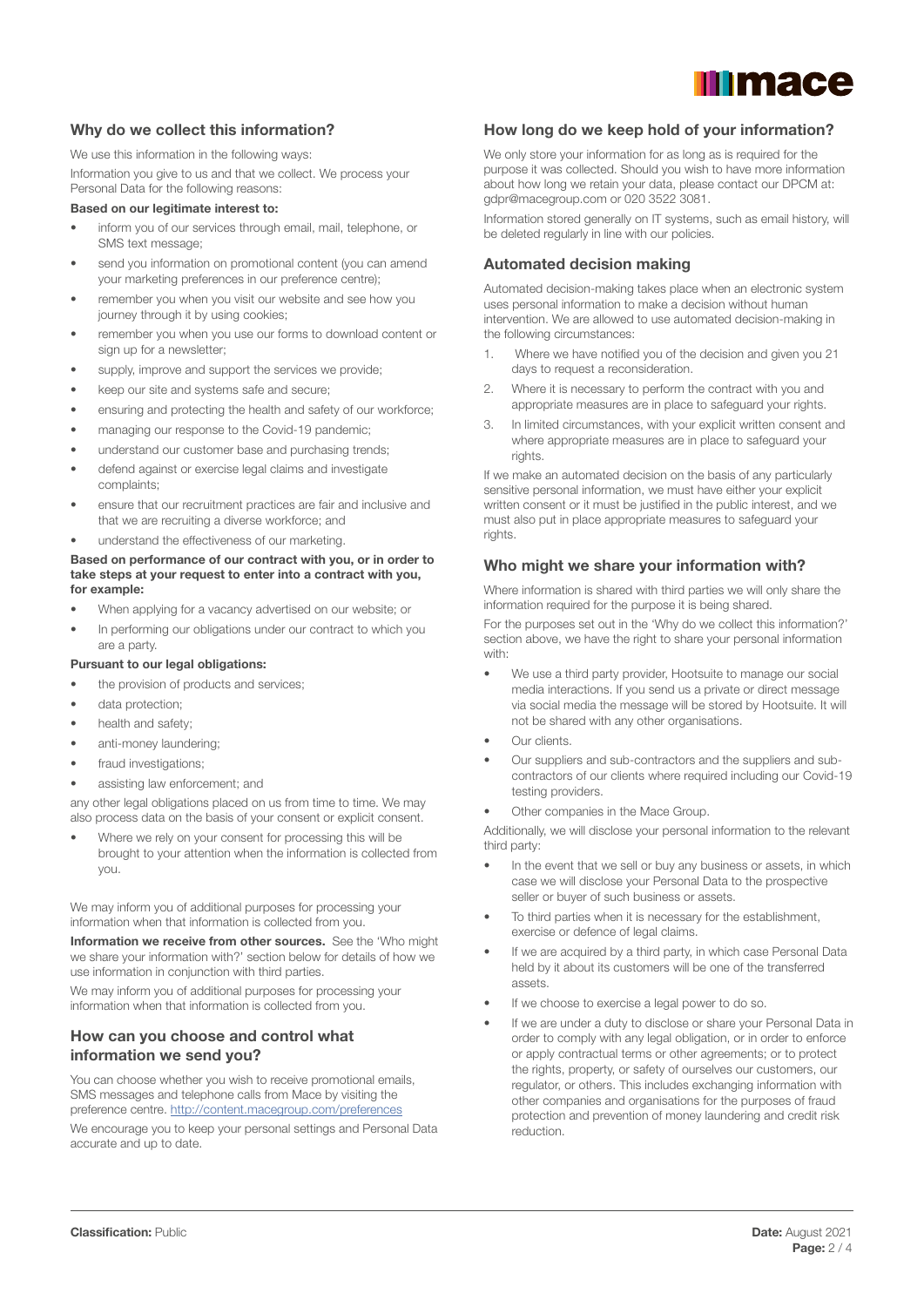

# How your data is stored and kept secure?

We have put in place appropriate security measures to prevent your personal information from being accidentally lost, used or accessed in an unauthorised way, altered or disclosed. In addition, we limit access to your personal information to those employees, agents, contractors and other third parties who have a business need to know. They will only process your personal information on our instructions and they are subject to a duty of confidentiality. Details of these measures may be obtained from the DPCM.

We have put in place procedures to deal with any suspected data security breach and will notify you and any applicable regulator of a suspected breach where we are legally required to do so.

## International transfers

Due to the way that the Mace group operates, companies within the Mace group may be subject to the UK GDPR and/or the EU GDPR.

Where the UK GDPR applies

We share your Personal Data within the Mace group. This may involve transferring your Personal Data outside the UK. We share Personal Data within the Mace group on the basis of model contractual clauses which have been approved by the UK Government.

We may also transfer your Personal Data outside the UK to other third parties. We will only do so if adequate protection measures are in place in compliance with the applicable data protection laws. We use the following protection measures:

- transferring to countries that have been deemed to provide an adequate level of protection;
- using approved model contractual clauses; or
- transferring when one or more of the conditions set out in Article 49 UK GDPR are met.

#### Where the EU GDPR applies

We share your Personal Data within the Mace group. This may involve transferring your Personal Data outside the European Economic Area ("EEA"). We share Personal Data within the Mace group on the basis of model contractual clauses which have been approved by the European Commission.

We may also transfer your Personal Data outside the EEA to other third parties. We will only do so if adequate protection measures are in place in compliance with the applicable data protection laws. We use the following protection measures:

- transferring to countries that have been deemed to provide an adequate level of protection;
- using approved model contractual clauses; or
- transferring when one or more of the conditions set out in Article 49 EU GDPR are met.

## What are your rights?

You have the following rights. You can exercise these rights at any time by contacting the DPCM. You can make a subject access request verbally or in writing. In order to deal with your request effectively, it would be helpful if you could contact the DPCM in the first instance. The DPCM may be contacted in the following ways:

#### By post:

DPCM (Legal Department), Mace Ltd, 155 Moorgate, London EC2M 6XB

#### By email:

By telephone:

gdpr@macegroup.com

+44 (0)20 3522 3081

You have the right:

- to ask us not to process your Personal Data for marketing purposes;
- to ask us not to process your Personal Data where it is processed on the basis of legitimate interests provided that there are no compelling reasons for that processing;
- where processing of your Personal Data is based on consent, to withdraw that consent at any time.
- to request from us access to personal information held about you;
- to ask for the information we hold about you to be rectified if it is inaccurate or incomplete;
- to ask for data to be erased provided that the Personal Data is no longer necessary for the purposes for which it was collected, you withdraw consent (if the legal basis for processing is consent), you exercise your right to object, set out below, and there are no overriding legitimate ground for processing, the data is unlawfully processed, the data needs to be erased to comply with a legal obligation;
- to ask for the processing of that information to be restricted if the accuracy of that data is contested, the processing is unlawful, the Personal Data is no longer necessary for the purposes for which it was collected or you exercise your right to object (pending verification of whether there are legitimate grounds for processing); or
- to ask for data portability if the processing is carried out by automated means and the legal basis for processing is consent or contract.
- Should you have any issues, concerns or problems in relation to your data, or wish to notify us of data which is inaccurate, please let us know by contacting us using the contact details above. In the event that you are not satisfied with our processing of your Personal Data, you have the right to lodge a complaint with the relevant supervisory authority at any time. The relevant supervisory authority in the UK is the Information Commissioner's Office (ICO). The ICO's contact details are available here: [https://ico.org.uk/concerns/](https://ico.org.uk/concerns/
)

## What we ask of you

- **Keeping your information accurate and up to date. If your** information changes for any reason, for example if you change your name, address, then you should inform us of the change as soon as possible so that we can ensure your information is kept accurate and up to date. Please log into your preference centre to amend and update your information. [http://content.](http://content.macegroup.com/preferences
) [macegroup.com/preferences](http://content.macegroup.com/preferences
)
- **Business cards.** If you issue business cards to us your data will be processed by those who you share the business cards with. It is reasonably expected that the data will only be processed by those you share it with for business purposes, principally, to contact you in relation to your role and your business.